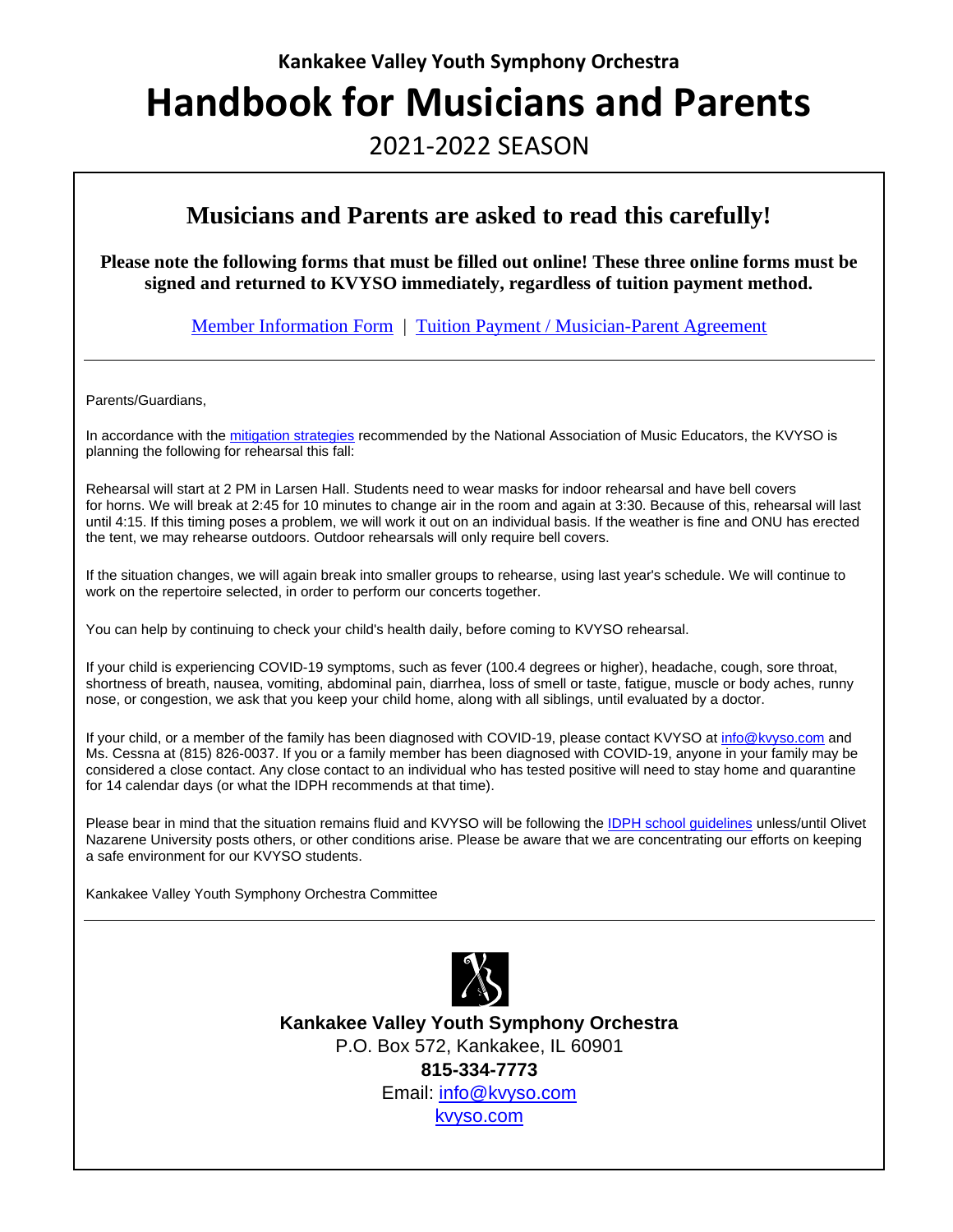# **What is the KVYSO?**

A subsidiary of the Kankakee Valley Symphony Orchestra Association, the Kankakee Valley Youth Symphony Orchestra(KVYSO) is an ensemble consisting of advanced Junior and Senior High School musicians from the entire Kankakee Valley area.

The purpose of the KVYSO is to provide an atmosphere in which young musicians can develop musical skills in a full orchestra setting by working with professional musicians and publicly performing symphonic orchestral music (standard and contemporary).

# **Requirements for Participation**

Members of the KVYSO are chosen by audition. Students wishing to audition for membership should be prepared to play the following:

- 1. Scales:
	- For Strings Major C D E F G A B-Flat, as many octaves as possible. For consideration for 1st violin section, please prepare 3 octaves.

For Winds - All Major and chromatic scales or the IMEA Scale Sheet.

For Percussion - Snare rudiments: buzz roll, rudimental roll, paradiddle rudiments and flam rudiments. Timpani tuning: perfect 4th, perfect 5th, minor 3rd.

- 2. Sight-reading taken from orchestral literature.
- 3. Prepared piece (solo or etude).

Membership in KVYSO is not meant to replace membership in school instrumental ensembles. Therefore, musicians chosen for KVYSO membership are encouraged to also be a member of their schools' instrumental ensemble where one exists.

### **Attendance**

Attendance is expected at all rehearsals and performances. However, it is understood that there may be conflicts, required school performances and established holidays.

- 1. For an absence to be excused, **advance notice** must be given in writing either using the absence form on our website. In case of an emergency, a phone call or text to 815.826.0037 with written notice afterward will be acceptable. Just telling members of the KVYSO staff in passing is not acceptable.
- 2. If an Orchestra Member accumulates more than two unexcused absences in preparation for a concert, he/she may not be eligible to play the concert.
- 3. After two unexcused absences, the musician may be asked to re-audition for membership in KVYSO.

Most KVYSO rehearsals are held Sunday afternoons in the Larsen Fine Arts Center of the Olivet Nazarene University in Bourbonnais. A campus map follows on page 5.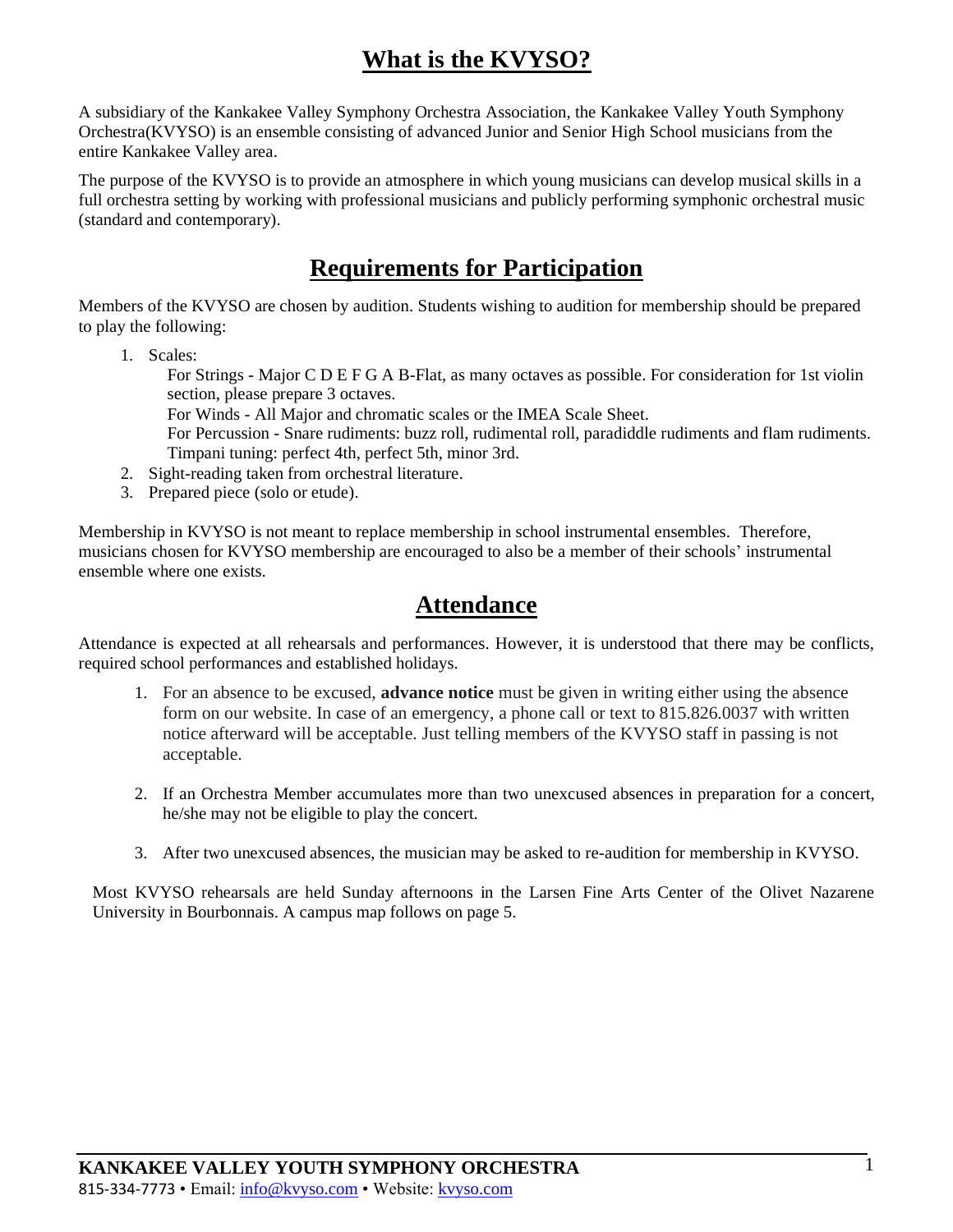### **Tardiness**

It is vital that every musician is seated, tuned and ready to begin 10 minutes before the rehearsal. Arriving late is disruptive to the Orchestra. Chronic tardiness affects the overall performance of the orchestra and is cause for seat reassignment and/or dismissal. Musicians will be expected to sign in upon arrival.

## **Severe Weather Policy**

It may be necessary for the Conductor to cancel a rehearsal due to severe weather conditions. You will be notified of rehearsal cancellations through one or more of the various ways: the KVYSO facebook page **1**[,](https://www.facebook.com/KVYSO/) an email from the KVYSO, or a text from the Conductor from the REMIND messaging tool. In addition, please watch for email announcements throughout the concert season for a possible rehearsal time or venue change.

### **Individual Responsibilities**

- 1. Each member is expected to be a good representative of KVYSO whenever participating in an orchestra activity. This includes during breaks as well as before and after rehearsal and concerts. All rules of the host facilities must be observed.
- 2. Only water is allowed in the rehearsals or concerts. NO GUM.
- 3. No member is allowed to leave the building during breaks.
- 4. When requested, each member is to bring a music stand that has his/her name on each piece of the stand.
- 5. All members are responsible for learning their parts. String players are responsible for copying bowings into their parts.
- 6. Each player will be issued a folder at the beginning of the season. Players are expected to take their folders home.
- 7. It is the players' responsibility to bring their folders, music and a pencil to every rehearsal and concert.
- 8. All music contained in the folder is the personal responsibility of the player. It is each player's responsibility to keep his/her music in order, in good repair and to report missing music to the librarian immediately.
- 9. The player will be charged replacement for any music lost. Lost practice copies will be charged at a rate of 25 cents per sheet and rental music at the publisher's rate, usually \$10 to \$25 per part.
- 10. A music must be returned after each major concert.

# **Publicity**

The Kankakee Valley Youth Symphony Orchestra, from time to time, will use images and/or names of musicians in publicity materials.

The Kankakee Valley Youth Symphony Orchestra publishes a roster of participants solely for the use of participants, parents and KVYSO's Committee.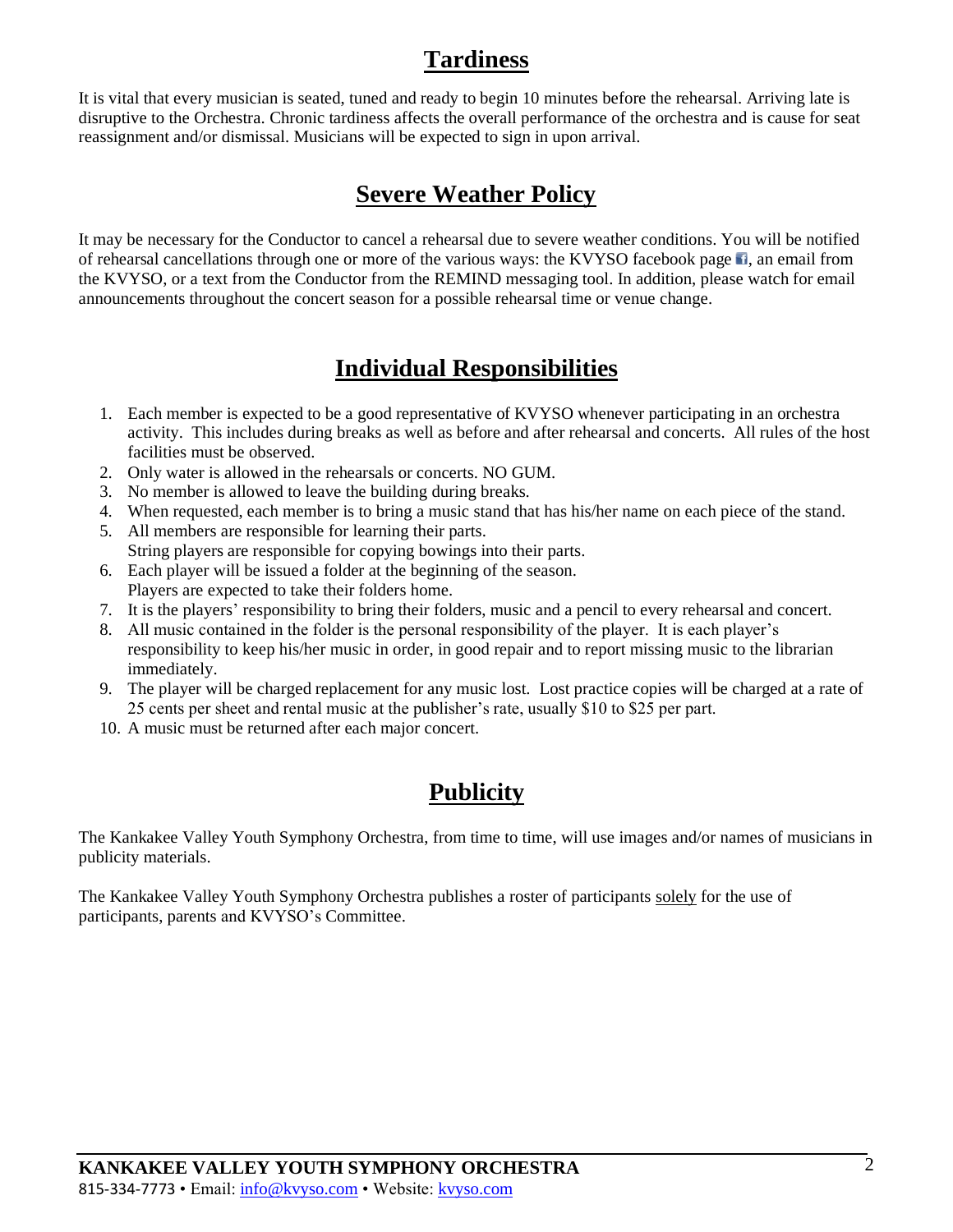### **Concert Dress**

| Young Men:    | Black pants (no jeans)                                                                                                      |
|---------------|-----------------------------------------------------------------------------------------------------------------------------|
|               | Black shoes (no tennis shoes)                                                                                               |
|               | <b>Black socks</b>                                                                                                          |
|               | White long-sleeved shirt                                                                                                    |
|               | Black jacket (suit or tuxedo)                                                                                               |
|               | Tie (long with suit jacket, bow with tuxedo jacket)                                                                         |
| Young Ladies: | Modest black skirt OR black dress pants (no jeans)<br>$\mathbf{D1}_{\mathbf{z}}$ also have the term is also as $\mathbf{y}$ |

| Black shoes (no tennis shoes)                   |
|-------------------------------------------------|
| Black socks or nylons of black or natural color |
| Modest white long-sleeved blouse                |
|                                                 |

# **Behavior**

Good attendance and behavior are necessary from each musician for the success of the Orchestra. The reward of participating in an orchestra comes from the pride and satisfaction of working together and achieving musical excellence.

Talking or engaging in other activities (e.g. homework or cell phones) while participating in the rehearsal is inappropriate. You are expected to listen quietly if you are not playing and try to be considerate of others who are rehearsing.

- If a Musician is disruptive or unprepared, the Conductor or Coach will speak to the musician privately at break or after rehearsal.
- Misbehavior is grounds for seat reassignment at any time.
- If the Musician continues to misbehave, the Conductor will set up a meeting with the Musician, Parent and Conductor. If a behavior problem continues after this, the Musician will be dismissed. Tuition will not be refunded if a Musician is dismissed.

We strongly encourage musicians to have insurance on valuable instruments. KVYSO does not assume responsibility for damage to or loss of any instrument. **Do not touch** other players' instruments! Musicians should have their instruments either in their case or their hands at all times, rather than lying on a chair or floor.

The percussion instruments are to be played by percussion musicians only.

# **Conduct**

The Kankakee Valley Youth Symphony Orchestra believes in respecting the dignity of every student, staff member and volunteer and expects each of those individuals to show respect for each other. Respectful, professional conduct furthers KVYSO's mission, minimizes disputes and enhances our reputation as an organization. Accordingly, this policy forbids any unwelcome conduct. Unwelcome conduct is defined as conduct that results in someone feeling uncomfortable. KVYSO is thus committed to providing an environment free of any actions or inactions which could be considered discriminatory or harassment. Any perceived incident should be reported to the Conductor and/or the President of the Kankakee Valley Youth Orchestra Committee.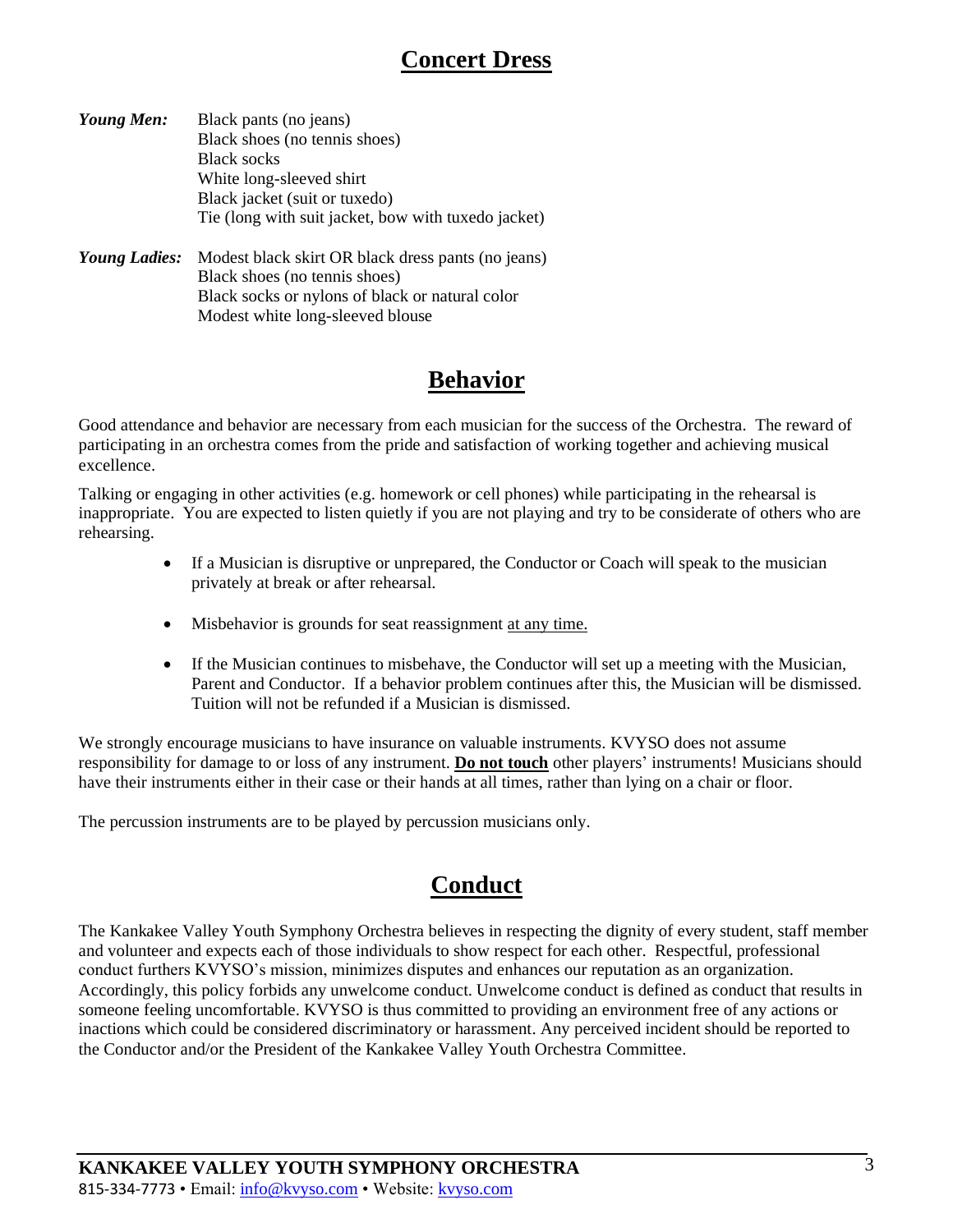### **Section Leader Responsibilities**

Section leaders are responsible for marking bowings, articulations and other musical changes during rehearsal and making sure each member of the section has copied them correctly. Rehearsal is about making sure all musicians play the same music the same way and these rehearsal marks are key to the success of the KVYSO.

Section leaders are responsible for the tuning of their sections.

Section leaders are also responsible for making sure each player in the section has put away the chair and stand used during a rehearsal or performance.

#### **Orchestra Member Responsibilities to Section Leaders**

KVYSO members are responsible for checking with their section leaders for additions or corrections made to the music when a rehearsal is missed due to any unavoidable conflict.

KVYSO members are responsible for tuning to the best of their ability at every rehearsal or performance.

KVYSO members are responsible for putting away the chair and stand used during a rehearsal or performance. All percussionists are expected to put their equipment away at the end of every rehearsal/performance unless prior arrangements have been made with the director.

#### **Fees**

The Kankakee Valley Youth Symphony Orchestra Committee will set the season membership tuition before auditions at the beginning of each season. Tuition is due in accord with the KVYSO Tuition Payment Policy.

Financial aid is available for payment of tuition by contacting the KVYSO Board Administrative Coordinator immediately after the audition by email, phone or mail: KVYSO, P.O. Box 572, Kankakee, IL 60901.

Tuition is not refundable.

#### **Appeals Process**

The Music Director/Conductor will decide any conflict concerning music/musicality.

Any other complaint should be made in writing and will be heard by the Kankakee Valley Youth Symphony Orchestra.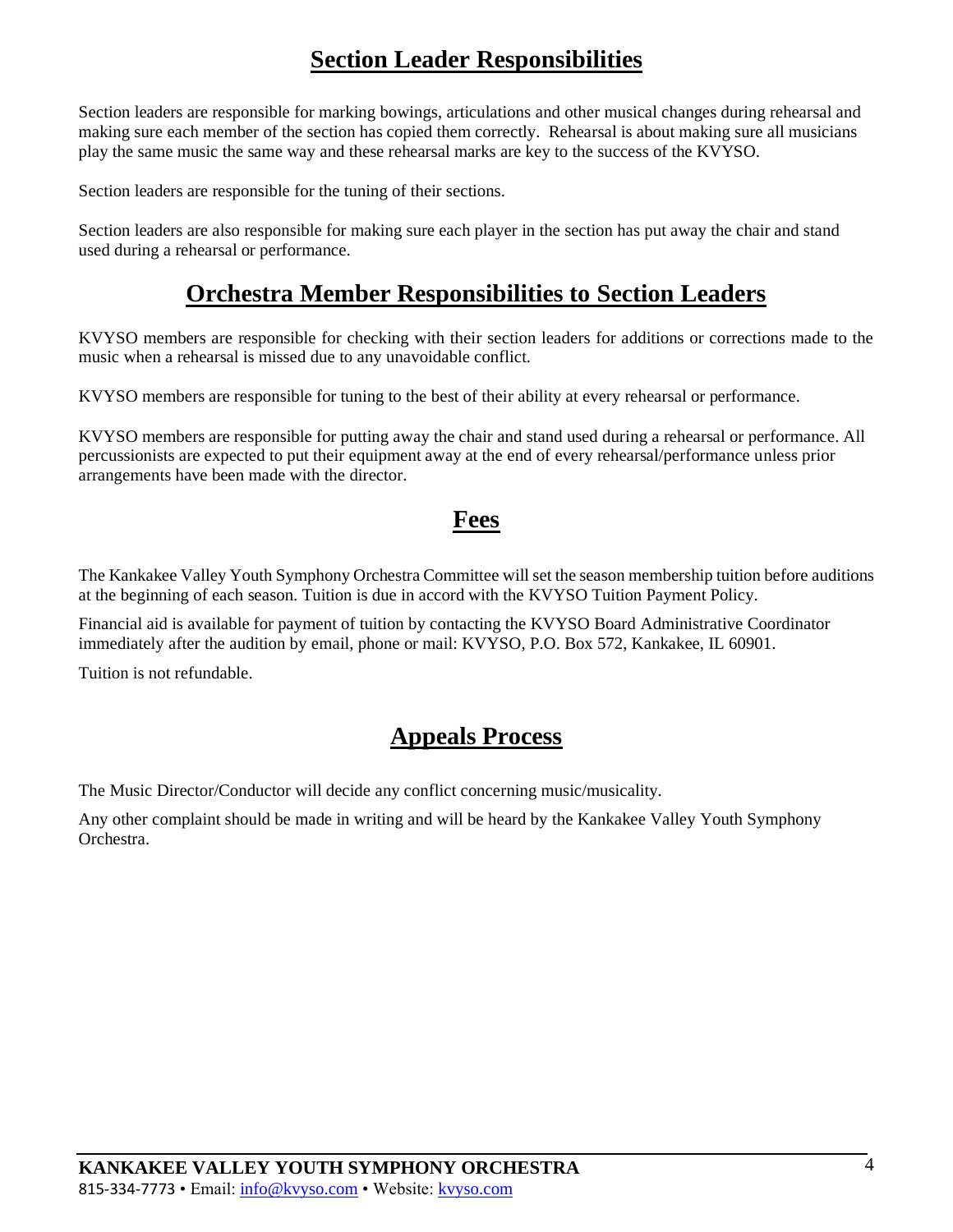